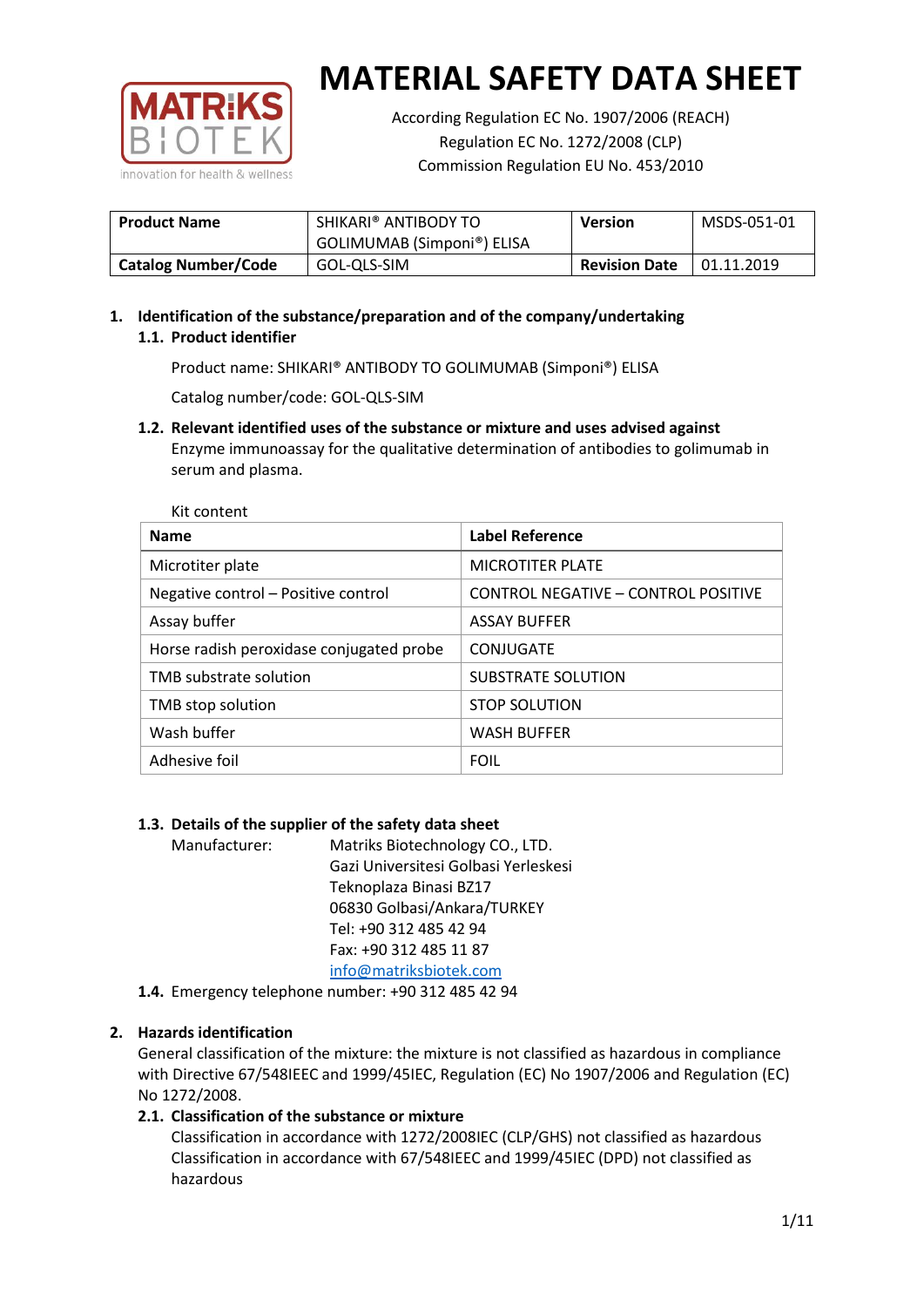

According Regulation EC No. 1907/2006 (REACH) Regulation EC No. 1272/2008 (CLP) Commission Regulation EU No. 453/2010

| <b>Product Name</b>        | SHIKARI® ANTIBODY TO<br>GOLIMUMAB (Simponi®) ELISA | <b>Version</b>       | MSDS-051-01       |
|----------------------------|----------------------------------------------------|----------------------|-------------------|
| <b>Catalog Number/Code</b> | GOL-QLS-SIM                                        | <b>Revision Date</b> | $\mid$ 01.11.2019 |

### **2.2. Label elements**

This product is not under labelling according to Regulation (EC) n. 1272/2008

## **2.3. Other hazards**

Results of PBT and vPvB assessment: The substances in the mixture do not meet the PBT/vPvB criteria according to REACH (content <0,1% w/w), annex XIII; the substances in the mixture are not included in the Candidate List of SVHC.

**Note:** This product is intended for laboratory use by professional uses only. Use appropriate personal protective equipment while working with the reagents provided.

## **3. Composition/information on ingredients**

### **3.1. Substances**

| <b>Stop Solution</b>                                                                                 |                                                                                                                           |
|------------------------------------------------------------------------------------------------------|---------------------------------------------------------------------------------------------------------------------------|
| Ingredient                                                                                           | Hydrochloric Acid (HCL) Index No. 017-002-01-X                                                                            |
| CAS No (EC No)                                                                                       | 7647-01-0(231-595-7)                                                                                                      |
| Containing Conc. (%)                                                                                 | <5,0* (Dilution is not classified as hazardous<br>according to the European Regulation<br>67/548/EEC and 1272/2008/EC)    |
| Classification according to regulation (EC) No 1272/2008 (CLP) (related to the concentrated<br>form) |                                                                                                                           |
| Hazard Class and Category Codes(s)                                                                   | Skin Corr. 1B STOT SE 3                                                                                                   |
| Hazard Statement Code(s)                                                                             | H314, H335                                                                                                                |
| Pictogram, Signal Word Code(s)                                                                       | GHS05, GHS07, Dgr                                                                                                         |
| Specific Conc. Limits, M-factors                                                                     | Skin Corr. 1B; H314: C≥25%<br>Skin Irrit. 2; H315: 10%≤C<25 %<br>Eye Irrit. 2, H319: 10%≤C<25 %<br>STOT SE 3; H355: C≥10% |
| Directive 67/548/EEC                                                                                 | C; R34-37: C≥25%<br>Xi; R36/37/38: 10% <<<<<<<                                                                            |

#### **3.2. Mixtures**

| <b>Controls, Assay Buffer</b> |                                     |
|-------------------------------|-------------------------------------|
| Ingredient                    | Sodium Azide Index no. 011-004-00-7 |
| CAS No (EC No)                | 26628-22-8 (247-852-1)              |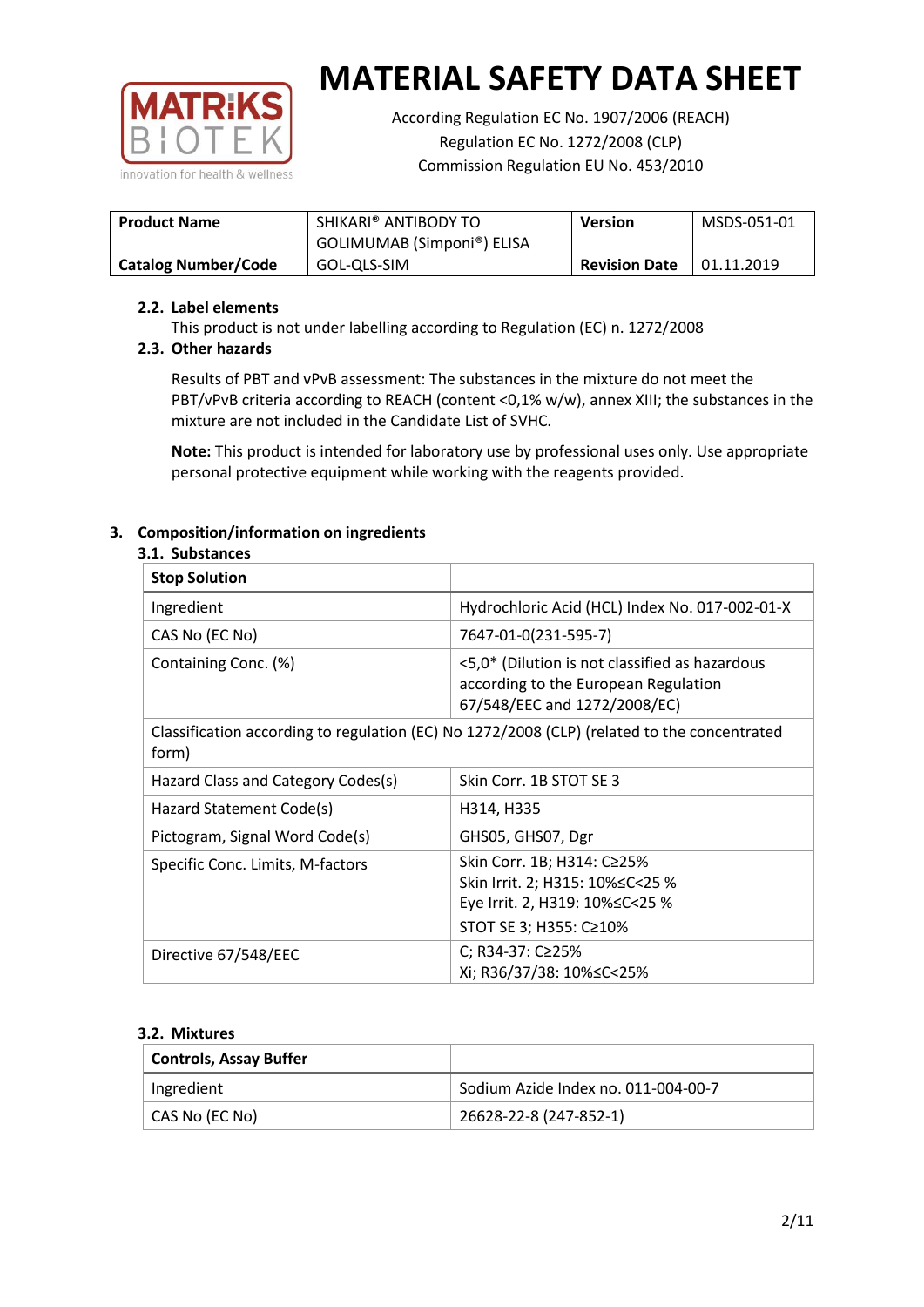

According Regulation EC No. 1907/2006 (REACH) Regulation EC No. 1272/2008 (CLP) Commission Regulation EU No. 453/2010

| <b>Product Name</b>        | SHIKARI® ANTIBODY TO<br>GOLIMUMAB (Simponi®) ELISA | <b>Version</b>       | MSDS-051-01 |
|----------------------------|----------------------------------------------------|----------------------|-------------|
| <b>Catalog Number/Code</b> | GOL-QLS-SIM                                        | <b>Revision Date</b> | 01.11.2019  |

| Containing Conc. (%)                                                                                 | <0,001 % (Dilution is not classified as hazardous<br>according to the European Regulation<br>67/548/EEC and 1272/2008/EC) |  |
|------------------------------------------------------------------------------------------------------|---------------------------------------------------------------------------------------------------------------------------|--|
| Classification according to regulation (EC) No 1272/2008 (CLP) (related to the concentrated<br>form) |                                                                                                                           |  |
| Hazard Class and Category Codes(s)                                                                   | Acute Tox. 2 (oral)                                                                                                       |  |
|                                                                                                      | Acute Tox. 1 (dermal)                                                                                                     |  |
|                                                                                                      | STOT RE 2                                                                                                                 |  |
|                                                                                                      | Acute Aquatic 1                                                                                                           |  |
|                                                                                                      | Aquatic Chronic 1                                                                                                         |  |
| Hazard Statement Code(s)                                                                             | H300, H310, H373, H400, H410                                                                                              |  |
| Pictogram, Signal Word Code(s)                                                                       | GHS06, GHS08, GHS09                                                                                                       |  |
| Specific Conc. Limits, M-factors                                                                     | M-Factor-Aquatic Acute:1                                                                                                  |  |
| Directive 67/548/EEC                                                                                 | R23/24/25-36/37/38-50/53                                                                                                  |  |

| Conjugated                         |                                                                                                                                                  |
|------------------------------------|--------------------------------------------------------------------------------------------------------------------------------------------------|
| Ingredient                         | Proclin 150 Index no. 613-167-00-5                                                                                                               |
|                                    | Proclin 150 is a mixture of substances of the<br>components, 5-Chloro-2-methyl-4-isothiazolin-3-<br>one and 2-Methyl-2H -isothiazol-3-one (3:1). |
| CAS No (EC No)                     | 55965-84-9                                                                                                                                       |
| Containing Conc. (%)               | <0,0015% (Dilution is not classified as hazardous<br>according to the European Regulation<br>67/548/EEC and 1272/2008/EC)                        |
| form)                              | Classification according to regulation (EC) No 1272/2008 (CLP) (related to the concentrated                                                      |
| Hazard Class and Category Codes(s) | Acute Tox. 3                                                                                                                                     |
|                                    | Skin Corr. 1B                                                                                                                                    |
|                                    | Skin Sens. 1                                                                                                                                     |
|                                    | <b>Acute Aquatic 1</b>                                                                                                                           |
|                                    | Aquatic Chronic 1                                                                                                                                |
| Hazard Statement Code(s)           | H301, H311, H314, H317, H331, H400, H410                                                                                                         |
| Pictogram, Signal Word Code(s)     | GHS05, GHS07, GHS09                                                                                                                              |
| Specific Conc. Limits, M-factors   | ≥0,6%: Skin Corr. 1B, H314<br>0,06 - < 0,6%: Skin Irrit. 2, H315<br>0,06 - < 0,6 %: Eye Irrit. 2, H319                                           |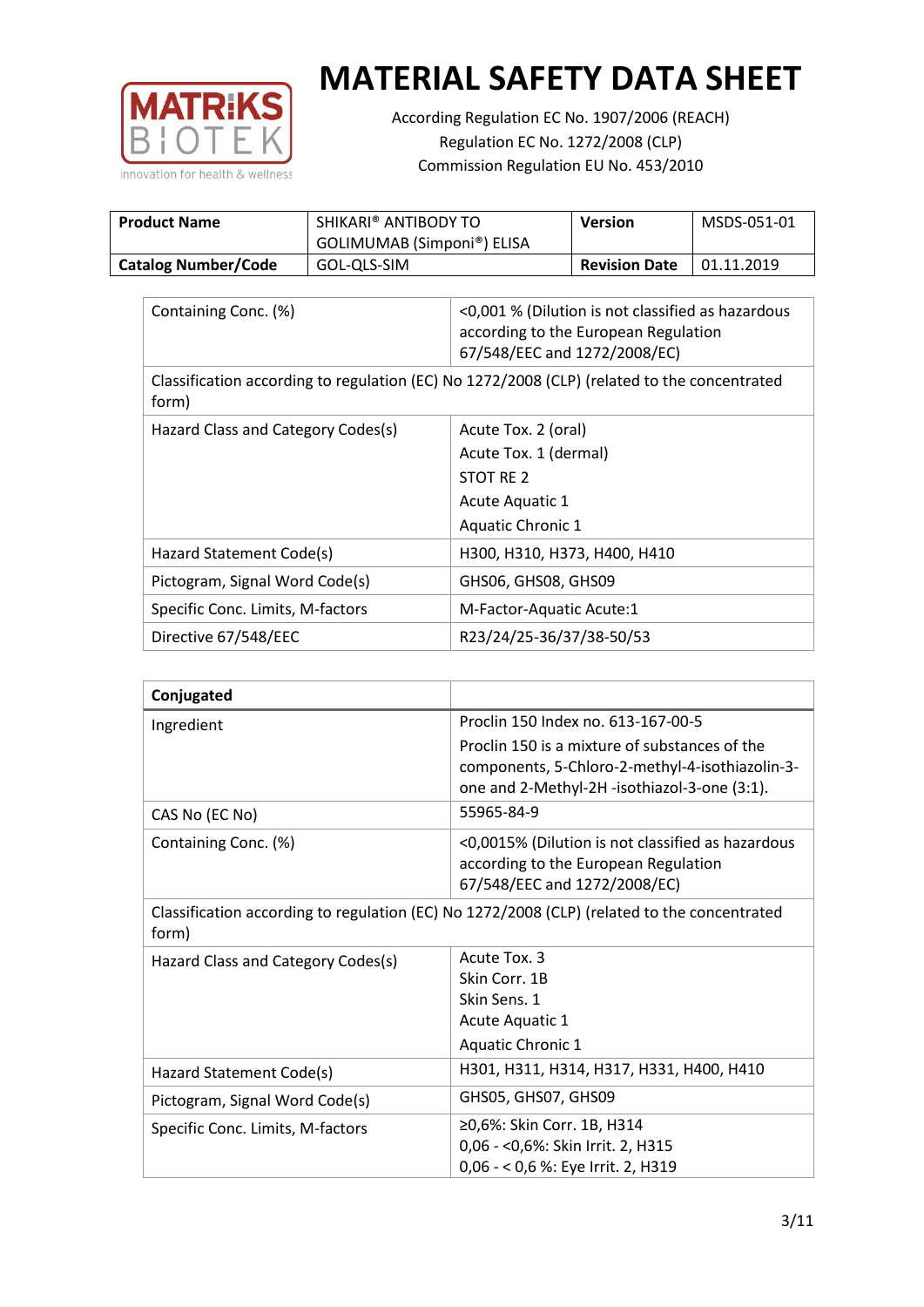

According Regulation EC No. 1907/2006 (REACH) Regulation EC No. 1272/2008 (CLP) Commission Regulation EU No. 453/2010

| <b>Product Name</b>        | SHIKARI® ANTIBODY TO<br>GOLIMUMAB (Simponi®) ELISA | <b>Version</b>       | MSDS-051-01 |
|----------------------------|----------------------------------------------------|----------------------|-------------|
| <b>Catalog Number/Code</b> | GOL-QLS-SIM                                        | <b>Revision Date</b> | 01.11.2019  |

|                      | ≥0,0015 %: Skin Sens. 1, H317    |
|----------------------|----------------------------------|
|                      | M-Factor - Aquatic Acute: 10     |
| Directive 67/548/EEC | T; N R:23/24/25-34-35-50/53      |
|                      | $5: (2-)26-28-36/37/39-45-60-61$ |

### **4. First-aid measures**

### **4.1. Description of first aid measures**

General advice: No special measures required. Consult physician in case of complaints. If inhaled: Supply fresh air.

In case of skin contact: Immediately flush skin with plenty of water. Cold water may be used. Remove contaminated clothing and shoes.

In case of eye contact: Check for and remove any contact lenses. Immediately flush eyes with plenty of water for at least 15 minutes. Cold water may be used. If swallowed: Rinse mouth with plenty of water

### **4.2. Most important symptoms and effects, both accurate and delayed**

There are no hazards under normal use conditions. Direct contact with eyes may cause slight and temporary irritation. Swallowing of larger amounts may lead to stomachache, vomiting or diarrhea.

## **4.3. Indication of any immediate medical attention and special treatment needed** No specific therapy known. Use supportive and symptomatic treatment.

## **5. Fire-fighting measures**

## **5.1. Extinguishing media**

Suitable extinguishing media: Water spray, alcohol resistant foam, dry-powder, carbon dioxide

Unsuitable extinguishing media: Direct water stream

- **5.2. Special hazards arising from the substance mixture** To the best of our knowledge, no special hazards can be defined
- **5.3. Advice for fire-fighters** No data available.

## **6. Accidental release measures**

- **6.1. Personal precautions, protective equipment and emergency procedures** Wear appropriate protective gloves and clothes.
- **6.2. Environmental precautions**

Dilute with plenty of water. Do not allow to enter sewers/surface or ground water.

#### **6.3. Methods and materials for containment and cleaning up**

Absorb with liquid-binding material (sand, diatomite, acid binders, universal binders, sawdust).

**6.4. Reference to other sections**

For personal protection see section 8.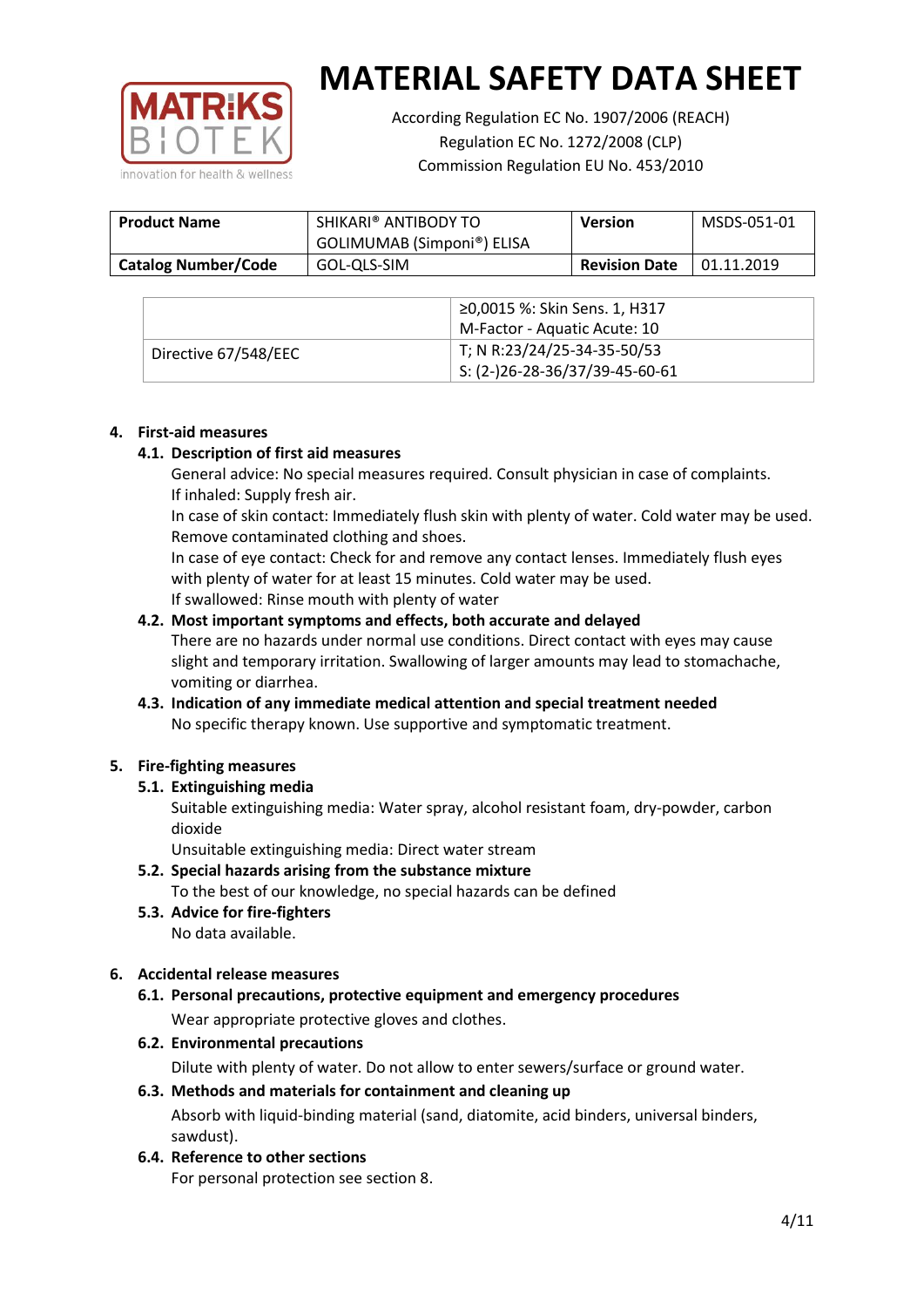

According Regulation EC No. 1907/2006 (REACH) Regulation EC No. 1272/2008 (CLP) Commission Regulation EU No. 453/2010

| <b>Product Name</b>        | SHIKARI® ANTIBODY TO<br>GOLIMUMAB (Simponi®) ELISA | <b>Version</b>       | MSDS-051-01 |
|----------------------------|----------------------------------------------------|----------------------|-------------|
| <b>Catalog Number/Code</b> | GOL-QLS-SIM                                        | <b>Revision Date</b> | 01.11.2019  |

For disposal see section 13.

## **7. Handling and storage**

## **7.1. Precautions for safe handling**

Use all reagents in accordance with the relevant package insert provided with the product. Do not smoke, eat, drink or apply cosmetics in areas where kit reagents are handled. Wear disposable latex gloves when handling reagents.

Never pipet by mouth and avoid contact of reagents and specimens with skin and mucous membranes.

Handling should be done in accordance with the procedures defined by an appropriate national biohazard safety guideline or regulation.

Use all reagents in accordance with the relevant package insert provided with the product.

## **7.2. Conditions for safe storage, including any incompatibilities**

Store in tightly closed original packages or appropriately labeled alternate vessels. Store in dry, bunded areas. Keep away from direct sunlight and heat sources. Recommended storage temperature: 10-30°C (shipment), 2-8°C (long term storage). Protect from freezing. Keep away from food and drinks. Keep away from acids and heavy metals. Keep out of the reach of children.

## **7.3. Specific end uses**

For EU diagnostic product. For the rest of the world "Research use only".

## **8. Exposure controls/personel protection**

#### **8.1. Control parameters**

Indicative occupational exposure limit ES (2000/39IEC, Directive 2006/15IEC and Directive 2009/161IEC):

| <b>CAS</b> | <b>Substance</b> | Indicative occupational exposure limit |                         |
|------------|------------------|----------------------------------------|-------------------------|
|            | name             |                                        |                         |
| 26628-22-8 | Sodium Azide     | OEL mean (time-weighted 8 h):          | $0,1 \,\mathrm{mg/m^3}$ |
|            |                  | OEL short term (LS min):               | 0,3                     |
|            |                  | Notation: Skin                         |                         |

National work-place occupational exposure limits (only selected lands are displayed):

| <b>CAS</b> | <b>Substance</b> | <b>Occupational exposure limits</b> |                         |
|------------|------------------|-------------------------------------|-------------------------|
|            | name             |                                     |                         |
| 26628-22-8 | Sodium Azide     | Turkey                              |                         |
|            |                  | PEL:                                | $0,1 \,\mathrm{mg/m^3}$ |
|            |                  | $NPEL-P$ :                          | 0,3 mg/m <sup>3</sup>   |
|            |                  | D - absorb through skin             |                         |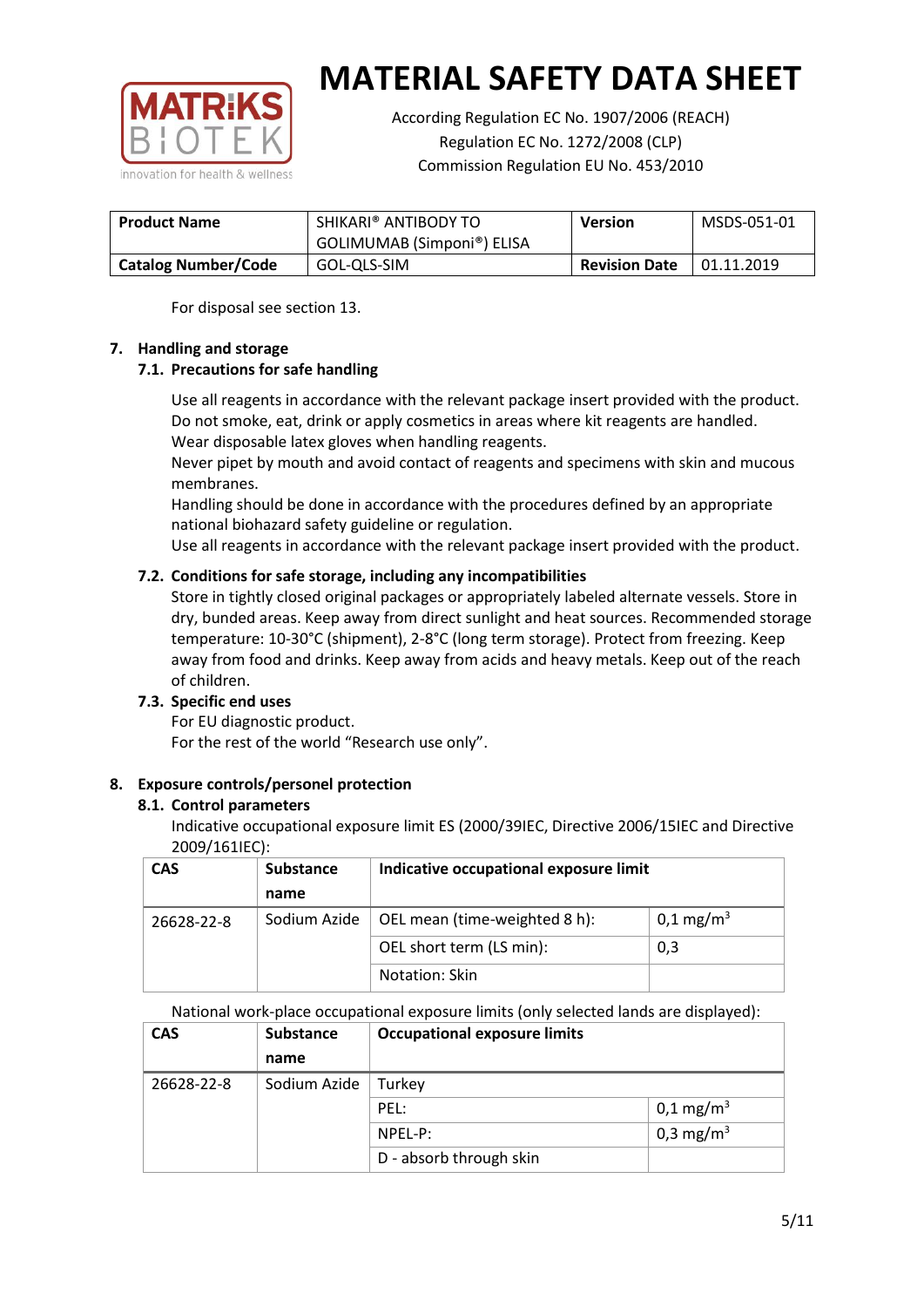

According Regulation EC No. 1907/2006 (REACH) Regulation EC No. 1272/2008 (CLP) Commission Regulation EU No. 453/2010

| SHIKARI® ANTIBODY TO<br><b>Product Name</b><br>GOLIMUMAB (Simponi®) ELISA |             | Version              | MSDS-051-01 |
|---------------------------------------------------------------------------|-------------|----------------------|-------------|
| <b>Catalog Number/Code</b>                                                | GOL-QLS-SIM | <b>Revision Date</b> | 01.11.2019  |

| I - irritating to mucosa (eye, airways) |                       |
|-----------------------------------------|-----------------------|
| and skin                                |                       |
| Government Regulation no.               |                       |
| 361/2007 Coll.                          |                       |
| Slovakia                                |                       |
| NPEL mean:                              | $0,1 \text{ mg/m}^3$  |
| NPEL short-term:                        | 0,3 mg/m <sup>3</sup> |
| Note K: absorbed through skin           |                       |
| Regulation 300/2007 Coll. (SK),         |                       |
| Appendix 1                              |                       |
| Germany                                 |                       |
| AGW - time weighted mean:               | 0,2 mg/m <sup>3</sup> |
| Short-term factor:                      | 2(1)                  |
| 1RGS-900                                |                       |
| United Kingdom                          |                       |
| TWA:                                    | $0,1 \text{ mg/m}^3$  |
| STEL:                                   | 0,3 mg/m <sup>3</sup> |
| France                                  |                       |
| TWA:                                    | $0,1 \text{ mg/m}^3$  |
| STEL:                                   | 0,3 mg/m <sup>3</sup> |

Other recommended values: not set

| <b>CAS</b> | Substance name   OEL - equivalents |   |
|------------|------------------------------------|---|
|            | $\overline{\phantom{0}}$           | - |
|            |                                    |   |

Indicative biological limits (Turkey, *432/2003* Coll.): not set

| Substance                | <b>Evaluated as</b>      | Limit values             |
|--------------------------|--------------------------|--------------------------|
| $\overline{\phantom{0}}$ | $\overline{\phantom{0}}$ | $\overline{\phantom{0}}$ |

DNEL: not available for the mixture. PNEC: not available for the mixture.

## **8.2. Exposure controls**

General hygiene directives should be considered.

Keep away from food stuffs and beverages. Wash hands before breaks and at the end of the working day

## **Personal protective equipment:**

| <b>Respiratory protection:</b> | Not required                                                      |
|--------------------------------|-------------------------------------------------------------------|
| Skin protection                | Protective gloves of nitrile or nature latex, satisfying the norm |
|                                | <b>DIN EN 455</b>                                                 |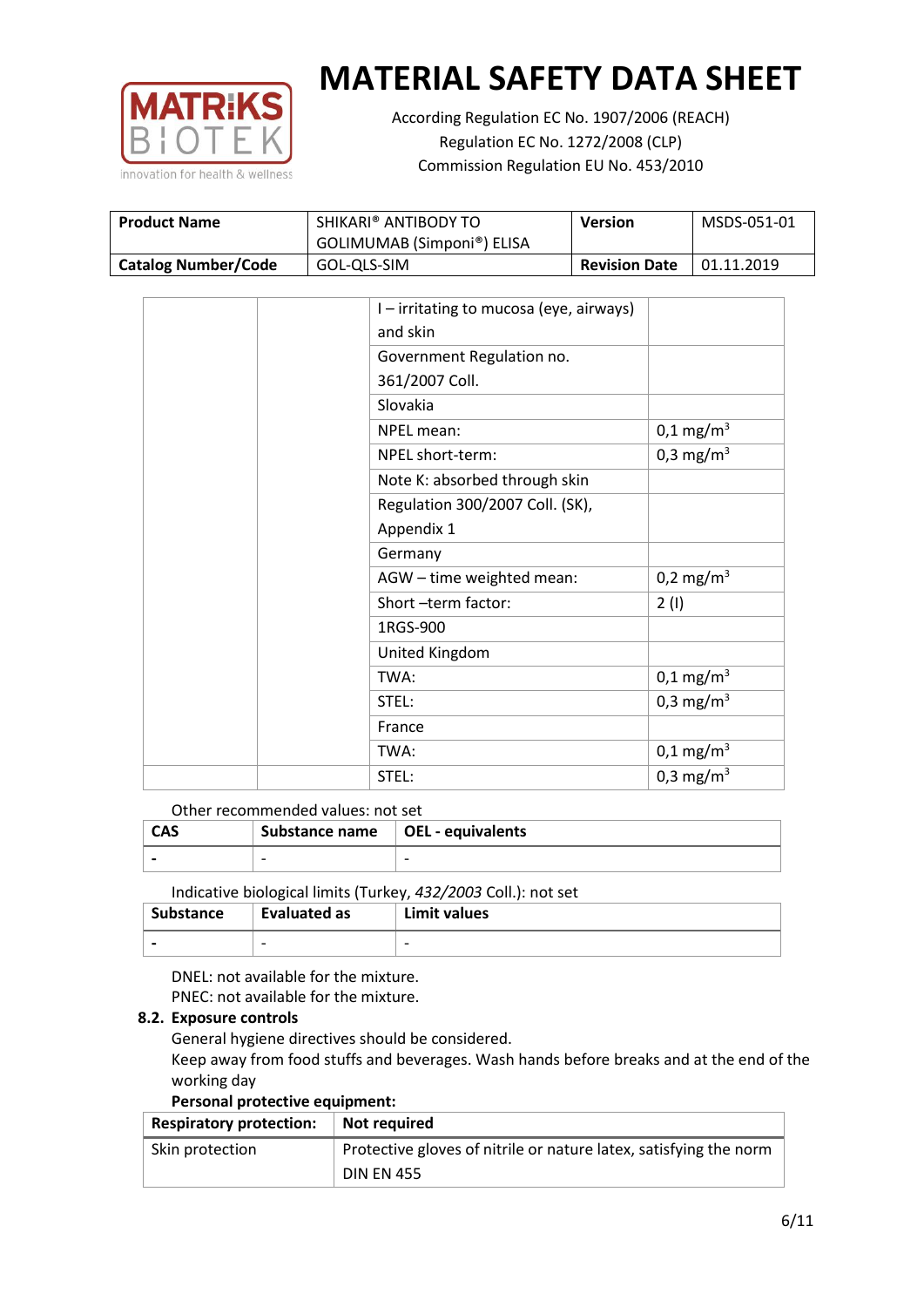

According Regulation EC No. 1907/2006 (REACH) Regulation EC No. 1272/2008 (CLP) Commission Regulation EU No. 453/2010

| <b>Product Name</b>        | SHIKARI® ANTIBODY TO<br>GOLIMUMAB (Simponi®) ELISA | <b>Version</b>       | MSDS-051-01 |
|----------------------------|----------------------------------------------------|----------------------|-------------|
| <b>Catalog Number/Code</b> | GOL-QLS-SIM                                        | <b>Revision Date</b> | 01.11.2019  |

| Eye/Face protection | Safety glasses with side shields confirming to EN 166 (EN),<br>NIOSH (US) |
|---------------------|---------------------------------------------------------------------------|
| Body protection     | Impenetrable protective clothing                                          |

## **9. Physical and chemical properties**

## **9.1. Information on basic physical and chemical properties**

| <b>COMPONENT</b>      | <b>APPEARANCE</b> | <b>ODOR</b>     | pH             |
|-----------------------|-------------------|-----------------|----------------|
| Microtiter plate      | Solid, white      | <b>Odorless</b> | Not applicable |
| Controls              | Liquid, colorless | <b>Odorless</b> | $7,4 \pm 0,05$ |
| Conjugate             | Liquid, red       | <b>Odorless</b> | $7,4 \pm 0,05$ |
| Assay buffer          | Liquid, blue      | <b>Odorless</b> | $7,4 \pm 0,05$ |
| Substrate<br>solution | Liquid, colorless | <b>Odorless</b> | $3,6 - 3,8$    |
| Stop solution         | Liquid, colorless | <b>Odorless</b> | ${<}1$         |
| Wash buffer           | Liquid, colorless | Odorless        | $7,4 \pm 0,05$ |

| <b>For All Components</b>                    |                                              |  |  |
|----------------------------------------------|----------------------------------------------|--|--|
| Odor threshold                               | No data available                            |  |  |
| Melting point/freezing point                 | No data available                            |  |  |
| Initial boiling point and range              | No data available                            |  |  |
| Flash point                                  | No data available                            |  |  |
| Evaporation rate                             | No data available                            |  |  |
| Flammability (solid, gas)                    | No data available                            |  |  |
| Upper/lower flammability or explosive limits | No data available                            |  |  |
| Vapour pressure                              | No data available                            |  |  |
| Vapour density                               | No data available                            |  |  |
| Relative density                             | No data available                            |  |  |
| Solubility(ies)                              | Fully miscible                               |  |  |
| Partition coefficient: n-octanol water       | No data available                            |  |  |
| Auto-ignition temperature                    | Product is not self-igniting                 |  |  |
| Decomposition temperature                    | No data available                            |  |  |
| Viscosity                                    | No data available                            |  |  |
| <b>Explosive properties</b>                  | Product does not present an explosion hazard |  |  |
| Oxidizing properties                         | No data available                            |  |  |

## **9.2. Other information**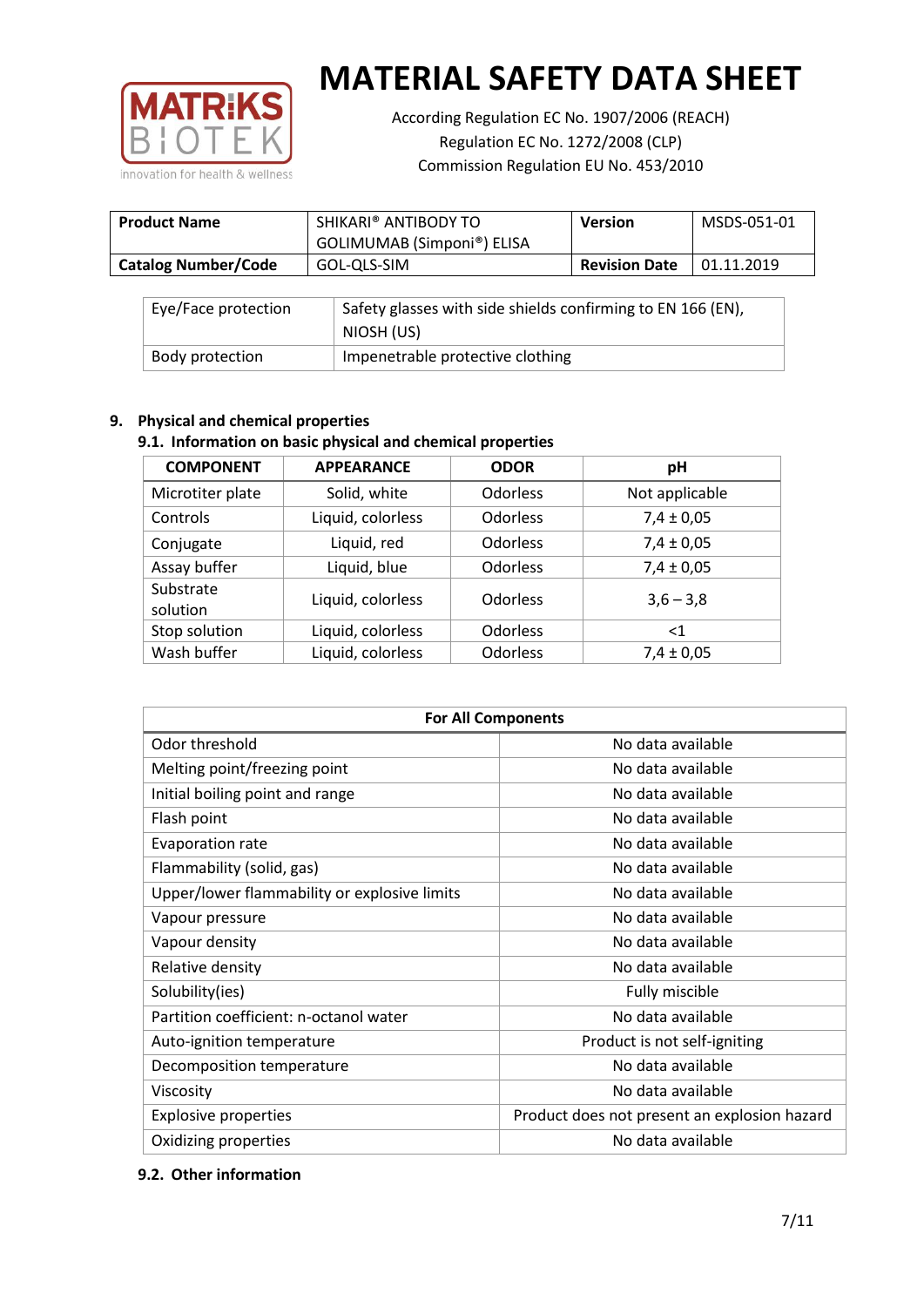

According Regulation EC No. 1907/2006 (REACH) Regulation EC No. 1272/2008 (CLP) Commission Regulation EU No. 453/2010

| SHIKARI® ANTIBODY TO<br><b>Product Name</b> |                                         | <b>Version</b>       | MSDS-051-01 |
|---------------------------------------------|-----------------------------------------|----------------------|-------------|
|                                             | <sup>'</sup> GOLIMUMAB (Simponi®) ELISA |                      |             |
| <b>Catalog Number/Code</b>                  | GOL-QLS-SIM                             | <b>Revision Date</b> | 01.11.2019  |

No other information available.

### **10. Stability and reactivity**

### **10.1. Reactivity**

Not reactive under normal conditions of storage and manipulation. Sodium azide has been reported to form lead or copper azide in laboratory plumbing (heavy metals) which may explode on percussion. Treatment of sodium azide with strong acids gives hydrazoic acid, which is also extremely toxic.

### **10.2. Chemical stability**

Mixture is chemically stable under normal conditions of storage and manipulation. Overheating may cause thermal decomposition.

### **10.3. Possibility of hazardous reactions**

Sodium azide has been reported to form lead or copper azide in laboratory plumbing (heavy metals) which may explode on percussion.

#### **10.4. Conditions to avoid**

Stable under normal conditions. Keep away from direct sunlight and heat sources. Do not mix with strong acids and heavy metals.

#### **10.5. Incompatible materials**

Strong acids, heavy metals, halogenated hydrocarbons.

## **10.6. Hazardous decomposition products**

Material does not decompose at ambient temperatures. Incomplete combustion and thermolysis may produce toxic, irritating and flammable decomposition products (such as carbon monoxide, carbon dioxide, sooth, aldehydes and other products of organic compounds decomposition, sulfur / nitrogen oxides).

## **11. Toxicological information**

## **11.1. Information on toxicological effects**

#### **11.1.1. Acute toxicity**

Based on available data, the classification criteria are not met. Based on composition, the mixture has low acute toxicity and no adverse effects for human health are expected under applicable conditions of exposure sodium azide.

#### **11.1.2. Skin corrosion/irritation**

Based on available data, the classification criteria are not met. Prolonged or repeated skin contact may cause mild irritation and dermatitis (skin inflammation). However, these effects do not required classification

## **11.1.3. Serious eye damage/irritation**

Based on available data, the classification criteria are not met. Direct contact with eyes may cause slight and temporary irritation. However, these effects do not required classification

## **11.1.4. Respiratory or skin sensitization**

Based on available data, the classification criteria are not met. Compounds have no sensitization effects.

#### **11.1.5. Germ cell mutagenicity**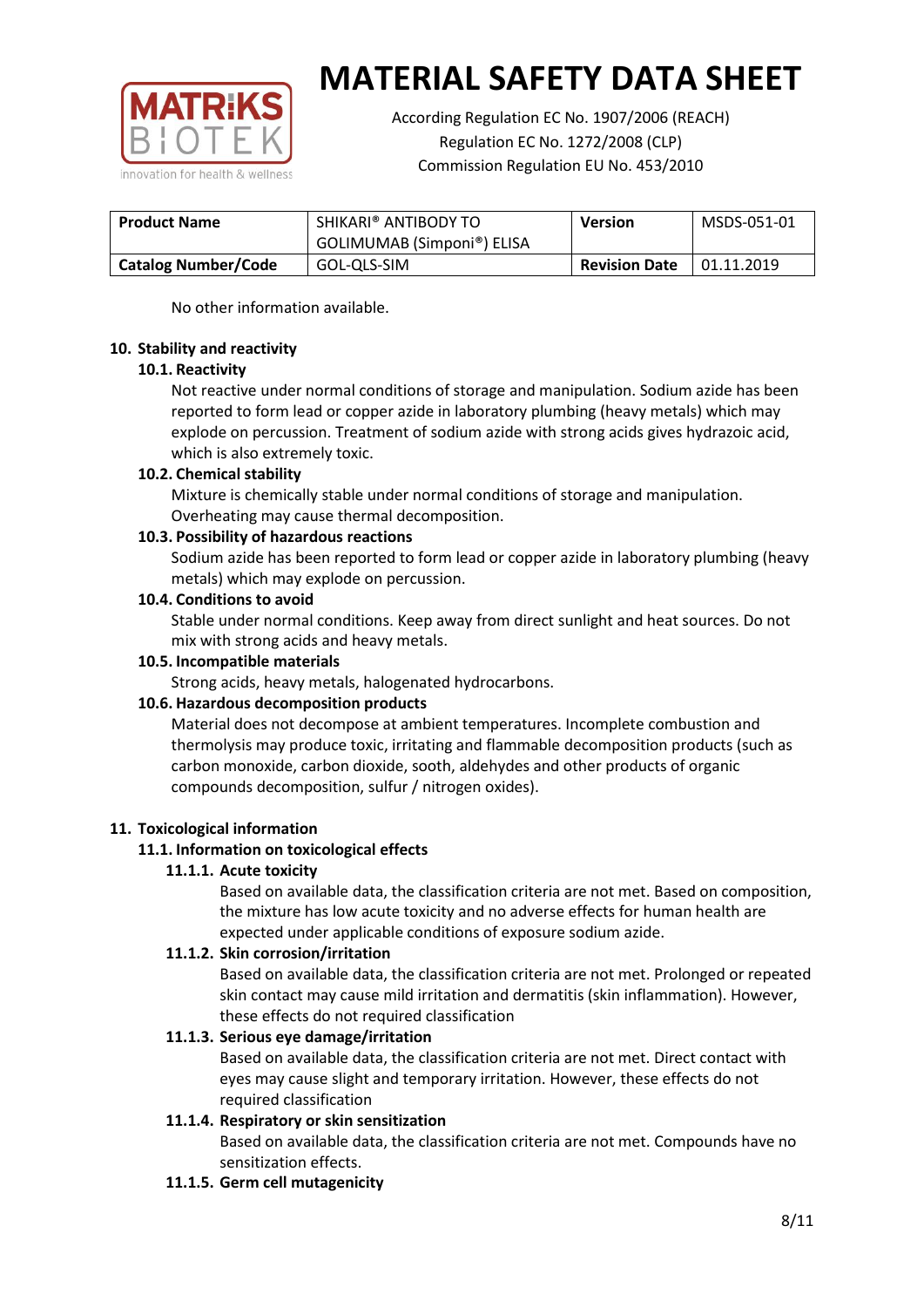

According Regulation EC No. 1907/2006 (REACH) Regulation EC No. 1272/2008 (CLP) Commission Regulation EU No. 453/2010

| <b>Product Name</b>        | SHIKARI® ANTIBODY TO       | <b>Version</b>       | MSDS-051-01 |
|----------------------------|----------------------------|----------------------|-------------|
|                            | GOLIMUMAB (Simponi®) ELISA |                      |             |
| <b>Catalog Number/Code</b> | GOL-QLS-SIM                | <b>Revision Date</b> | 01.11.2019  |

Based on available data, the classification criteria are not met. Compounds have no potential for mutagenic activity.

## **11.1.6. Carcinogenicity**

Based on available data, the classification criteria are not met. Compounds have no potential for carcinogenic activity.

### **11.1.7. Reproductive toxicity**

Based on available data, the classification criteria are not met. Compounds have no potential for reproductive toxicity.

### **11.1.8. STOT-single exposure**

Based on available data, the classification criteria are not met

### **11.1.9. STOT-repeated exposure**

Based on available data, the classification criteria are not met.

### **11.1.10. Aspiration hazard**

Based on available data, the classification criteria are not met.

### **12. Ecological information**

#### **12.1. Toxicity**

No data available.

- **12.2. Persistence and degradability** No data available.
- **12.3. Bio accumulative potential** No data available.

**12.4. Mobility in soil**

No data available.

## **12.5. Results of PBT and vPvB assessment**

The substances in the mixture do not meet the PBT/vPvB criteria according to REACH, annex XIII (content <0,1% w/w); the substances in the mixture are not included in the Candidate List of SVHC.

#### **12.6. Other adverse effects** No data available.

## **13. Disposal considerations**

## **13.1. Waste treatment methods**

Product: Waste should be disposed of in accordance with federal, state and local environmental control regulations. Must not be composed together with household garbage.

Uncleaned packaging: Waste should be disposed of in accordance with federal, state and local environmental control regulations. Must not be composed together with household garbage.

General notes: Water hazard class 1 (German Regulation) (Self-assessment): Slightly hazardous for water. Do not allow undiluted product or large quantities of it to reach ground water, water course or sewage system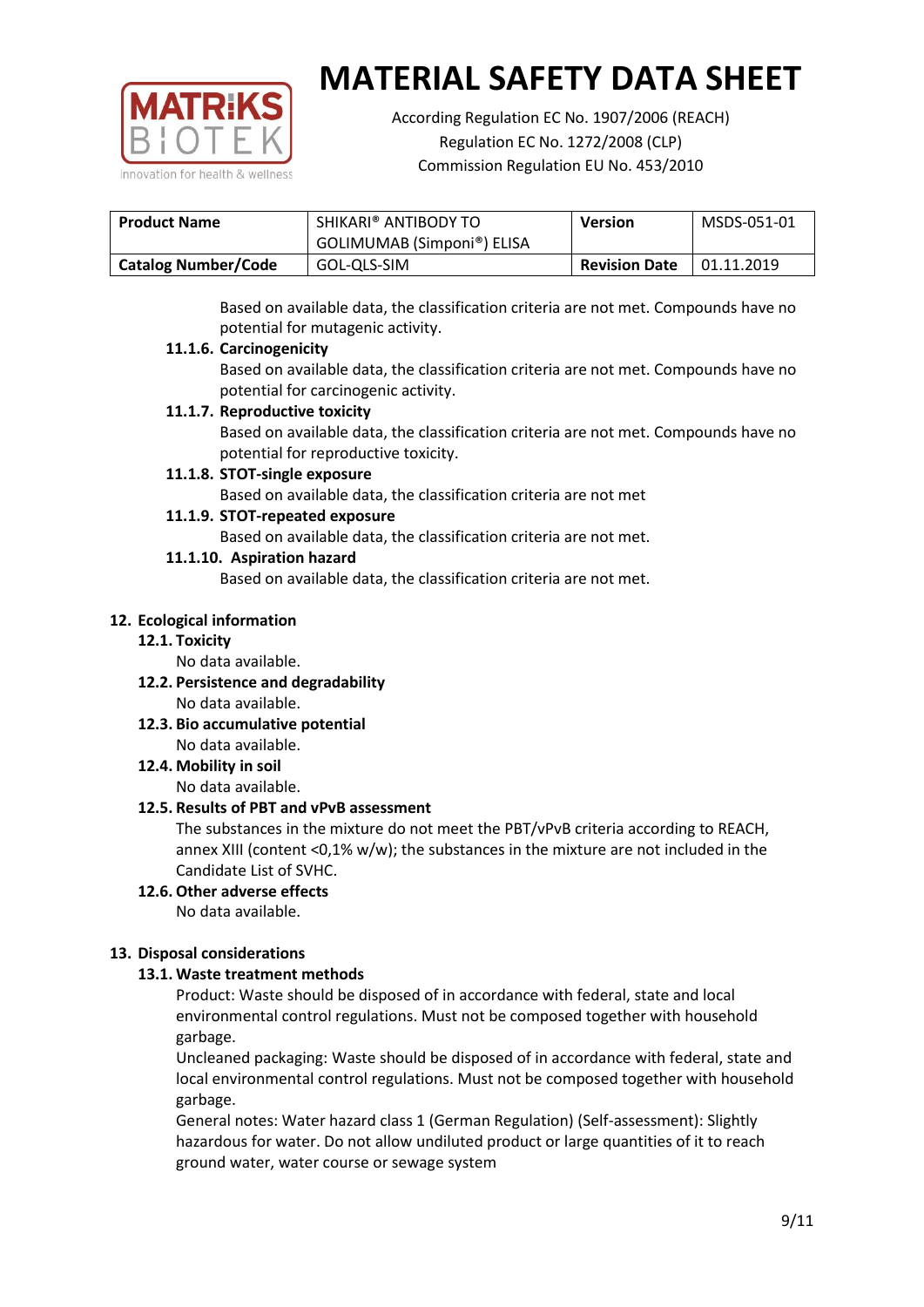

According Regulation EC No. 1907/2006 (REACH) Regulation EC No. 1272/2008 (CLP) Commission Regulation EU No. 453/2010

| <b>Product Name</b>        | SHIKARI® ANTIBODY TO<br><b>Version</b><br>GOLIMUMAB (Simponi®) ELISA |  | MSDS-051-01 |
|----------------------------|----------------------------------------------------------------------|--|-------------|
| <b>Catalog Number/Code</b> | <b>Revision Date</b><br>GOL-QLS-SIM                                  |  | 01.11.2019  |

## **14. Transport information**

The mixture is not classified as dangerous for transport according to ADR/RID/IMDG/ICAO/IATA/ DGR

- **14.1. UN number:** None
- **14.2. Un proper shipping name:** None
- **14.3. Transport hazard class(es):** None
- **14.4. Packing group:** None
- **14.5. Environmental hazards:** None
- **14.6. Special precautions for user:** Not applicable.
- **14.7. Transport in bulk according to Annex II of MARPOL 73/78 and the IBC Code:** Not applicable.

#### **15. Regulatory information**

This Safety Data Sheet is prepared according to;

REGULATION (EC) No 1907/2006 OF THE EUROPEAN PARLIAMENT AND OF THE COUNCIL of 18 December 2006 concerning the Registration, Evaluation, Authorization and Restriction of Chemicals (REACH), establishing a European Chemicals Agency, amending Directive 1999/45/EC and repealing Council Regulation (EEC) No 793/93 and Commission Regulation (EC) No 1488/94 as well as Council Directive 76/769/EEC and Commission Directives 91/155/EEC, 93/67/EEC, 93/105/EC and 2000/21/EC

### **15.1. Safety, health and environmental regulations/legislation specific for the substance or mixture**

No data available.

## **15.2. Chemical safety assessment**

No data available.

#### **16. Other information**

## **16.1. "H code" and "R Phrases" used in this document**

| H301 | Toxic if swallowed |
|------|--------------------|
|------|--------------------|

- H311 Toxic in contact with skin
- H314 Causes severe skin burns and eye damage
- H315 Causes skin irritation
- H317 May cause an allergic skin reaction
- H319 Cause serious eye irritation
- H331 Toxic if inhaled
- H335 May cause respiratory irritation
- H400 Very toxic to aquatic life